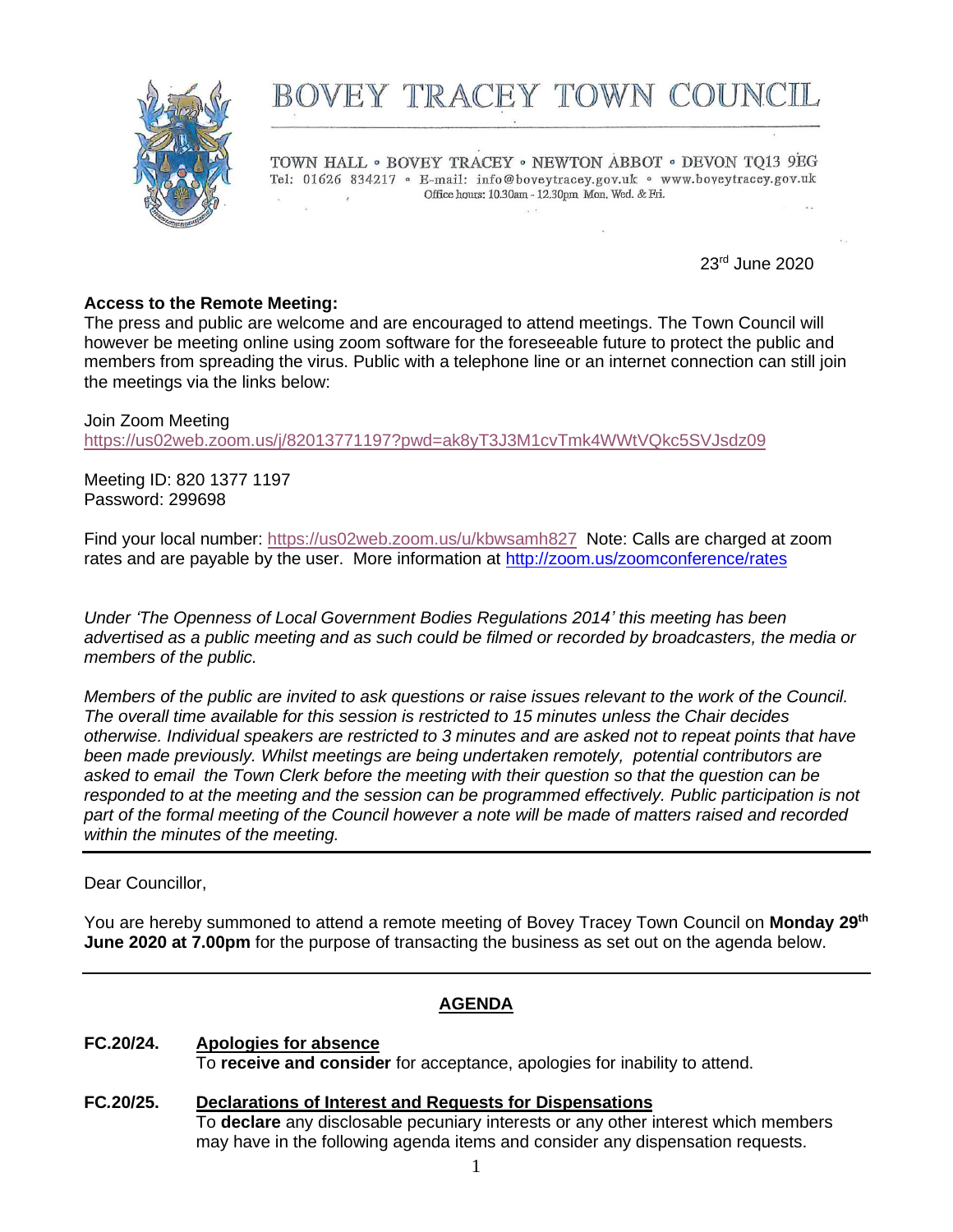# **FC.20/26. Minutes**

i) To **receive** and resolve as a correct record the minutes of the Annual Town Council meeting held on 18.5.20 (\**[copy enclosed\).](https://www.dropbox.com/s/goirhlsse8gl6u3/29.06.20%20-%20Annual%20Meeting%20Mins%20-%2018.05.20.pdf?dl=0)*

ii) To **receive** an update on any matters arising from the Annual Town Council meeting.

# **FC.20/27. Standing Item – Climate Emergency:**

**To note** the Council Declaration and to embed the climate emergency declaration across all Council services, activities, plans and other relevant work, considering the environmental impact of decisions, ensuring a fully integrated approach to mitigating the impact of climate change.

#### *The meeting will go out of session*

#### **FC.20/28. Reports from Key Bodies:**

To **receive** the reports *(if any)* from key bodies including: i) Chaplain to the Council ii) Police iii) Town, District & County Councillors iv) Town Mayor's Interests v) Other outside bodies

# **FC.20/29. Questions and Statements by the Public**

The Town Mayor will invite Members of the Public to ask questions or make statements for a maximum 3 minutes per person. Please note: questions to be submitted in writing please, to arrive via email at the Council Office by 12 noon on the day of this meeting.

#### *The meeting will go back into session*

# **FC.20/30. Business Raised by the Public:**

To **resolve** to refer any business raised by the public in public discussion and any other matters or items of information from Councillors, to the appropriate Committee or to resolve to agree on any other action.

#### *Committee Meeting Reports*

#### **FC.20/31. Recreation, Parks & Property Committee (RP&P) Committee**:

i) To **receive and adopt** the minutes of the meeting held on 1.6.20 (*[\\*draft copy](https://www.dropbox.com/s/8topgmezowxc0hn/29.06.20%20-%20RP%26P%20Mins%20-%2001.06.20.pdf?dl=0) [enclosed\).](https://www.dropbox.com/s/8topgmezowxc0hn/29.06.20%20-%20RP%26P%20Mins%20-%2001.06.20.pdf?dl=0)*

ii) To **receive** a deferred item to **consider** a draft Green Events Policy *[\(\\*copy enclosed\).](https://www.dropbox.com/s/mu83nlqq2tunytd/29.06.20%20-%20Environmental%20Requirements%20for%20Events%20in%20the%20Parish%20-%20Green%20Events%20Policy%20DRAFT%20%282%29.docx?dl=0)*

#### **FC.20/32. Finance, Resources & General Purposes (FR&GP) Committee:** i) To **receive and adopt** the minutes of the meeting held on 15.6.20 *[\(\\*draft copy](https://www.dropbox.com/s/mpdzqr1hg9zfdle/29.06.20%20-%20FR%26GP%20Mins%20-%2015.06.20.pdf?dl=0) [enclosed\).](https://www.dropbox.com/s/mpdzqr1hg9zfdle/29.06.20%20-%20FR%26GP%20Mins%20-%2015.06.20.pdf?dl=0)*

# **FC.20/33. Planning Committee**:

i) To **receive and adopt** the minutes of the meetings held on 18.5.20, 1.6.20 & 15.6.20 (\*draft) (\**copies [enclosed\).](https://www.dropbox.com/s/32s636olczy2uui/29.06.20%20-%20Planning%20Mtg%20Mins%20x%203.pdf?dl=0)*

ii) To **receive and consider** a draft response to the Local Plan Review Consulation *[\(\\*copy enclosed\)](https://www.dropbox.com/s/448wea0rfk22seo/29.06.20%20-%20DRAFT%20Local%20PLan%20review%20response.docx?dl=0) (ref.PL.20/61).*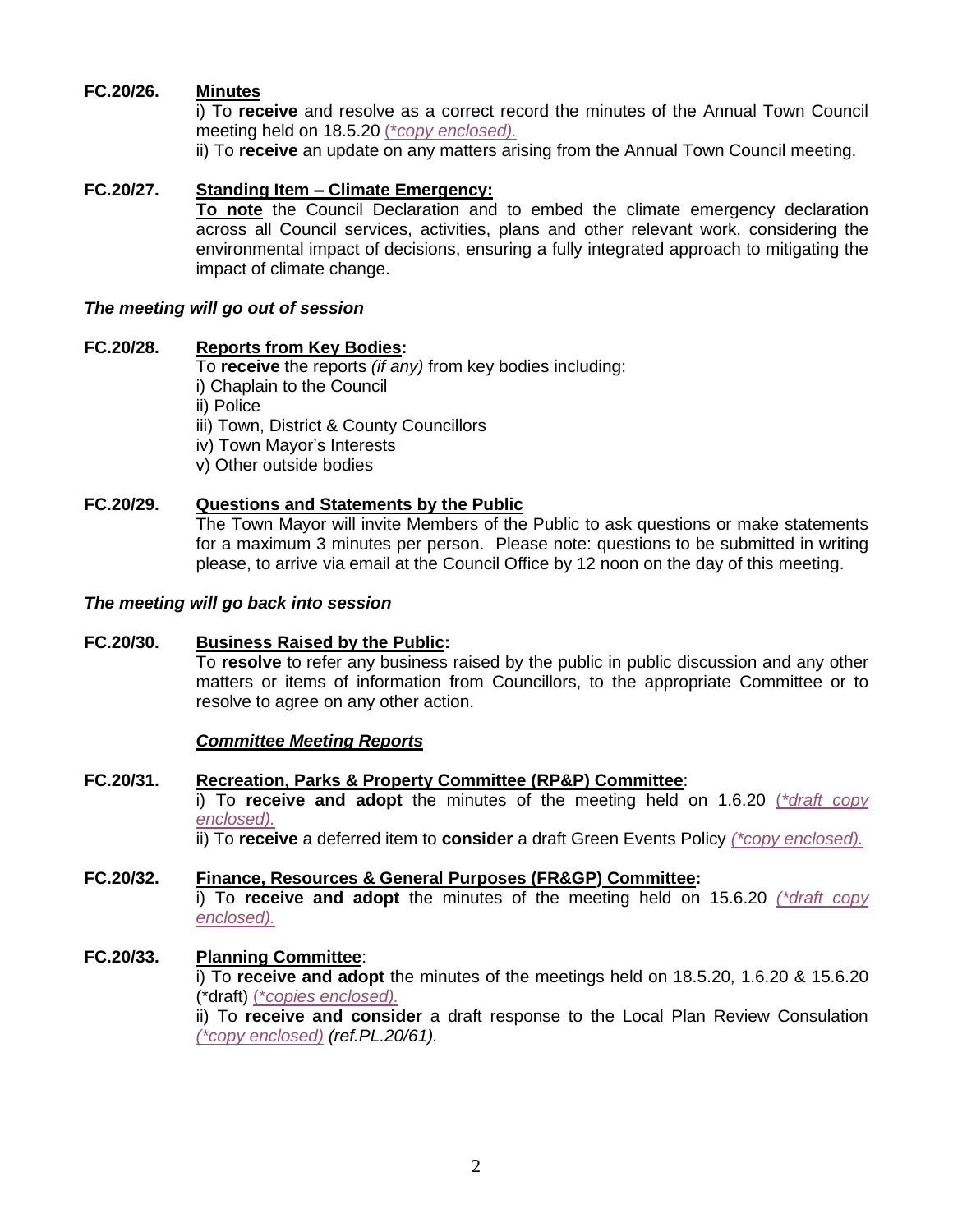# **FC.20/34. Strategic Plan – Bovey Tracey Town Council:**

*The aim of the Strategic Plan is to determine key areas of focus and timelines for the Council over the coming years and the actions underpinning that plan, to provide focus for Councillors and also enable greater engagement with residents.*

To **receive and consider** a draft Plan *[\(\\*copy enclosed\).](https://www.dropbox.com/s/x8rf6htwvibj54h/29.06.20%20Strategic%20Plan%20V10%20with%20MW%27S%20EDITS.docx?dl=0)*

#### **FC.20/35. Communications & Engagements Strategy:**

*The Council is proactively working towards improving how it communicates both internally and externally with the public. To that end it has developed a draft Communications & Engagement Strategy.*

To **receive and consider** a draft Strategy *[\(\\*copy enclosed\).](https://www.dropbox.com/s/3v7fvdh4t5rxrwa/29.06.20%20-%20Communication-and-Engagement-Strategy%20-%20Bovey%20Tracey%20TC.doc?dl=0)*

#### **FC.20/36. Scheme of Delegation:**

*The Council is looking to improve its scheme of delegation to enable more rapid decision making at the right level whilst retaining sufficient scrutiny to ensure it meets the regulations.*

To **receive and consider** a draft Scheme of Delegation *[\(\\*copy enclosed\).](https://www.dropbox.com/s/zz5p244y681rpt2/29.06.20%20Scheme%20of%20Delegation.docx?dl=0)*

#### **FC.20/37. Bovey Tracey Community Centre:**

i) To **receive and consider** a report to name the Centre following the recent consultation survey *[\(\\*copy enclosed\).](https://www.dropbox.com/s/bcysb5xtsl0m54r/29.06.20%20F%20Council%20Report%20-%20Naming%20of%20Community%20Centre%20Final%20Version.docx?dl=0)*

ii) To **receive and approve** contract payments/variations as appropriate [\(\\*copy](https://www.dropbox.com/s/7nat24nt46mx165/29.06.20%20-%20Bovey%20Tracey%20CC%20-%20Meeting%207%2003-06-2020.pdf?dl=0)  [enclosed\).](https://www.dropbox.com/s/7nat24nt46mx165/29.06.20%20-%20Bovey%20Tracey%20CC%20-%20Meeting%207%2003-06-2020.pdf?dl=0)

# **FC.20/38. Programme of Meetings – 2020/21:**

To **consider** a revision to the starting time/day for Planning & Environment Committee meetings.

#### *Working Group Updates*

**FC.20/39. Bovey Parish Covid-19 Action Group:** To **receive and consider** an update report *[\(\\*copy enclosed\).](https://www.dropbox.com/s/8hiw0l4b2uffpis/29.06.20%20-%20Covid%20Report%20Full%20Council.docx?dl=0)*

#### **FC.20/40. Bovey Parish Neighbourhood Plan:** i)To **receive and consider** any updates or actions in relation to the Bovey Parish Neighbourhood Plan. ii) To **receive and consider** the initial [Draft Neighbourhood Plan](https://www.dropbox.com/s/rn9msf083x7t34d/29.06.20%20-%20DRAFT%20NDP%20For%20Members%20to%20Consider.docx?dl=0) *(\*paper copy available on request).*

# **FC.20/41. Climate Emergency:**

To **receive and consider** any updates or actions in relation to the Climate Emergency Declaration.

**SIGNED DATE:** 23<sup>rd</sup> June 2020

.

#### **M WELLS – TOWN CLERK**

*\*Copies of any correspondence circulated to Councillors with this agenda, which will be considered at this meeting.*